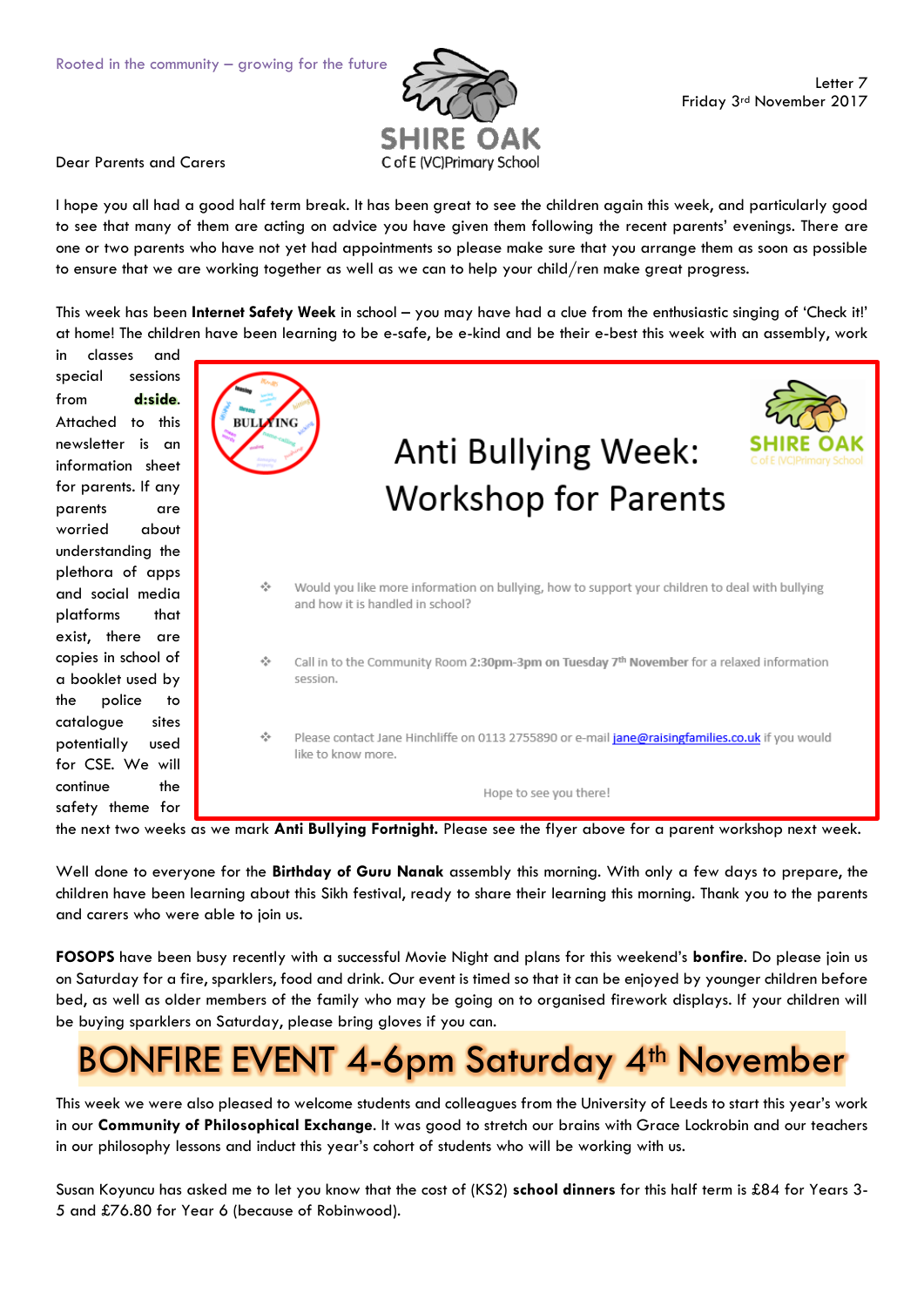She has also asked me to let you know that Year 6 will be going round the classes next week for children wishing to give a donation of their choice for a **remembrance poppy**. They will also have the following items for sale, which have a suggested minimum donation: Friendship Bracelets and Flexi Rulers (£1) Wristbands, bugs, tattoos (pack of 10), hair clips, pencils, erasers and reflective tags for 50p each.



## **SHIRE OAK FRENCH DAY**

 **Next Wednesday, 8th November, children can come to school dressed in the colours of the French flag. We'll spend the whole day participating in a variety of French-themed activities as part of our language learning.**

I hope you all have a safe and enjoyable weekend and hope to see many of you on Saturday!

Astrid Devane Jane Jane Astrid Devane [janead@shireoak.leeds.sch.uk](mailto:janead@shireoak.leeds.sch.uk)

Well done to Y6 who made £56.30 in their **bun sale** yesterday. Thank you to everyone who baked, donated or bought buns and cakes!



Fireworks and bonfire evenings can provide much entertainment so long as everyone follows safety procedures and remembers that fireworks can be dangerous if misused.

- 1. Only buy fireworks marked BS 7114.
- 2. Don't drink alcohol when setting off fireworks.
- 3. Keep fireworks in a closed box or fin.
- 4. Follow the instruction on each firework.
- 5. Light them at arm's length using a taper.
- 6. Stand well back.
- 7. Never go near a firework that has been lit. Even if it doesn't go off, it could still explode.
- Never put fire works in your pocket or throw them.
- 9. Always supervise children around fireworks.
	- 10. Light sparklers one at a time and wear gloves.
	- 11. Never give sparklers to children under the age of 5.
	- 12. Keep all pets indoors.
	- 13. Don't let noisy fireworks off between 11pm and 7 am.
		- Fireworks set off outside of the permitted hours can be reported to the police.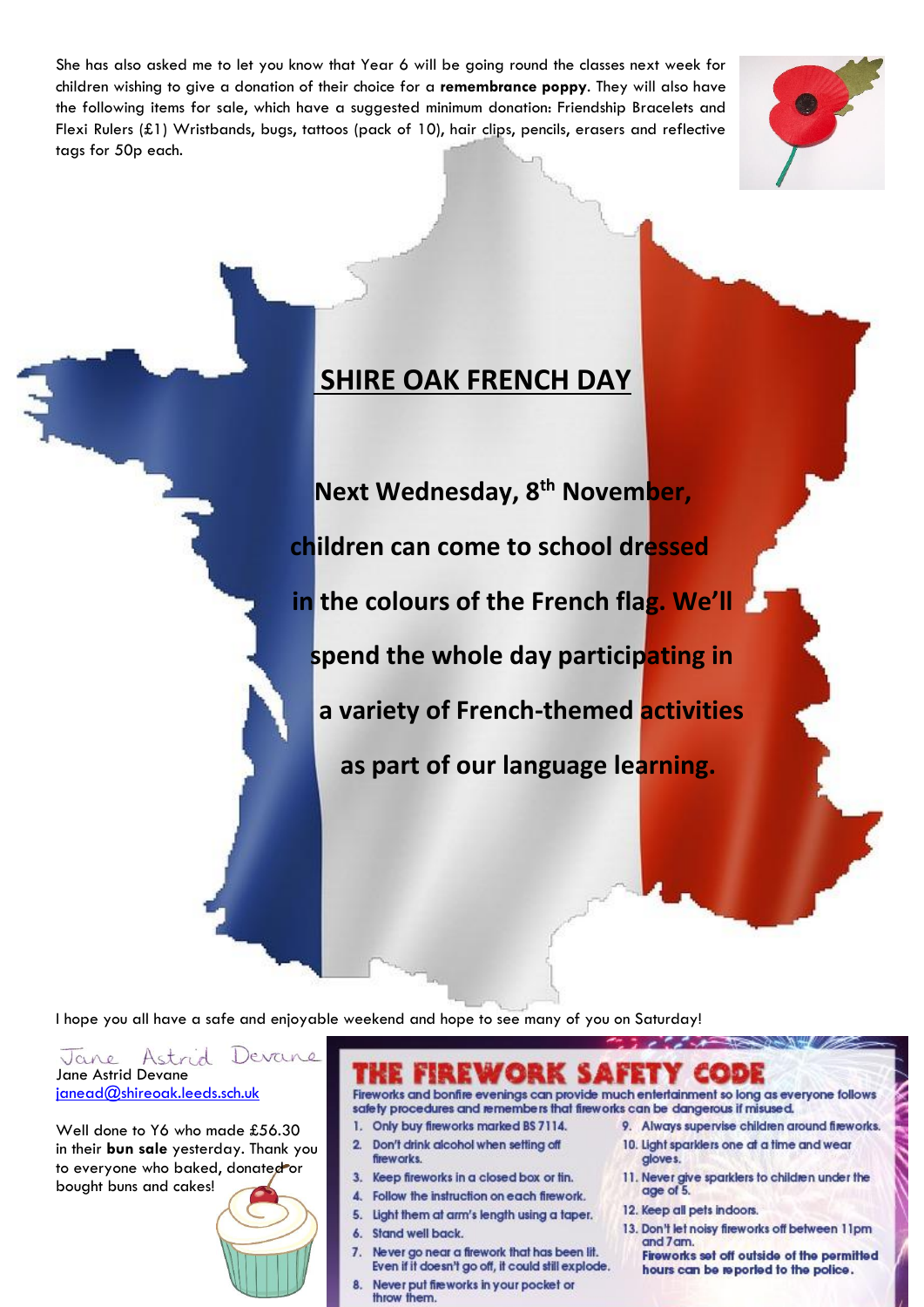## **DIARY DATES**

| Saturday 4 <sup>th</sup> November                    | School Bonfire, 4-6pm. All welcome! Free entry with sparklers & refreshments to buy.                         |
|------------------------------------------------------|--------------------------------------------------------------------------------------------------------------|
| Monday 6 <sup>th</sup> November                      | Anti bullying theatre show                                                                                   |
| Wednesday 8 <sup>th</sup> November                   | French Day and House Team Hobby Half Day                                                                     |
| Friday 10 <sup>th</sup> November                     | Y3 class assembly, 9am, all welcome.                                                                         |
| Friday 10 <sup>th</sup> November                     | Angela Birkin, new curate at St Michael's, meeting Y1 to start a link with that class.                       |
| Friday 10 <sup>th</sup> November TBC                 | Y5 Intergenerational Workshop (Headingley Memories) Grove Park Care Home                                     |
| Mon 13 <sup>th</sup> - Fri 17 <sup>th</sup> November | Anti Bullying Week (signing the pledge, assemblies, parent workshop, etc.)                                   |
| Tuesday 14 <sup>th</sup> November                    | Open Morning & display of homework 9:30 am. For current & prospective parents.                               |
| Wednesday 15 <sup>th</sup> November                  | Meeting about maths for new Reception Class parents, 2pm, TBC.                                               |
| Friday 17 <sup>th</sup> November                     | Stay and Play for parents/carers of Reception, Y1 and Y2 at the start of the day.                            |
| Tuesday 21st November                                | Switch on of Headingley Christmas lights 5:40pm with Christmas Carols.                                       |
| Wednesday 22 <sup>nd</sup> November                  | Winter Festival of Fire, straight after school.                                                              |
| Thursday 30 <sup>th</sup> November                   | Year 5 Class assembly - all welcome! 9am in the hall.                                                        |
| Monday 4 <sup>th</sup> December                      | Bun Sale run by Year 5 (Y5 please bring in cakes, children can bring up to 50p)                              |
| Tuesday 5 <sup>th</sup> December                     | Dress rehearsal for nativity performances in front of the other classes                                      |
| Wednesday 6 <sup>th</sup> December                   | Reception, Year 1 and Year 2 Christmas nativities. 9:30am and 1:30pm                                         |
| Wed 6 <sup>th</sup> - Fri 8 <sup>th</sup> December   | Robinwood Residential for the Year 6 class                                                                   |
| Tuesday 12 <sup>th</sup> December                    | Carol Service at St Michael's Church 10:30am, all welcome!                                                   |
| Tuesday 12 <sup>th</sup> December                    | School Christmas lunch.                                                                                      |
|                                                      | Saturday 16 <sup>th</sup> January - Tuesday 2 <sup>nd</sup> January. School closed for Christmas holiday.    |
| Tuesday 2 <sup>nd</sup> January                      | TRAINING DAY school closed to children                                                                       |
| Friday 5 <sup>th</sup> January                       | Reports to parents Y1-Y6 go home this week.                                                                  |
| $\ast$<br>Friday 5 <sup>th</sup> January             | New to you/secondhand uniform sale after school                                                              |
| Monday 8 <sup>th</sup> January                       | Switched On Shire Oak Week (growth mindsets, etc.)                                                           |
| Wednesday 10 <sup>th</sup> January                   | Open Morning                                                                                                 |
| Thursday 11 <sup>th</sup> January                    | Year 6 class assembly                                                                                        |
| Friday 12 <sup>th</sup> January                      | Stay and Play in Reception, Year 1 and Year 2 at the start of the day.                                       |
| Friday 12 <sup>th</sup> January                      | Fractions Friday (fun maths day)                                                                             |
| Friday 19th January                                  | Geography Fun Facts Day                                                                                      |
| Friday 26 <sup>th</sup> January                      | Year 2 class assembly - all welcome! 9am in the hall.                                                        |
| $\ast$<br>Monday 29th January                        | Bun Sale run by Year 4 (Y4 please bring in cakes, children can bring up to 50p)                              |
| Thursday 1st February                                | Stay and Play in Reception, Year 1 and Year 2 at the start of the day.                                       |
| Sunday 4 <sup>th</sup> February                      | Shire Oak Sunday - joining St Michael's Church at their All Age Service, 10am.                               |
| Mon 5 <sup>th</sup> to Fri 9 <sup>th</sup> February  | Reading Week will include a dress up day.                                                                    |
| Friday 9 <sup>th</sup> February                      | Reception Class assembly, 9am in the hall. All welcome!                                                      |
|                                                      | Saturday 10 <sup>th</sup> February to Sunday 18 <sup>th</sup> February. School closed for half term holiday. |
| Monday 19 <sup>th</sup> February                     | 'Get into STEM' (science, technology, engineering & maths) visitor for Y1/2                                  |
| $\ast$<br>Wednesday 21st February                    | Movie Night                                                                                                  |
| Thursday 22 <sup>nd</sup> February                   | TRAINING DAY school closed to children                                                                       |
| Wed 28th Feb & Thur 1st March                        | Parents Evenings (&Y5/6 children)                                                                            |
| $\ast$<br>Thursday 1st March                         | Bun Sale run by Year 3 (Y3 please bring in cakes, children can bring up to 50p)                              |
| Friday 2 <sup>nd</sup> March                         | Holi assembly, 9am in the hall. All welcome!                                                                 |
| Wednesday 7 <sup>th</sup> March                      | Stay and Play in Reception, Year 1 and Year 2 at the start of the day.                                       |
| Wed 7 <sup>th</sup> - Friday 9 <sup>th</sup> March   | Lineham Farm residential for children in Year 4                                                              |
| Friday 16 <sup>th</sup> March                        | Year 5 class assembly, 9am in the hall. All welcome!                                                         |
| $\ast$<br>Monday 26 <sup>th</sup> March              | Bun Sale run by Year 2 (Y2 please bring in cakes, children can bring up to 50p)                              |
| Wednesday 28 <sup>th</sup> March                     | Y3/4 Easter production dress rehearsal in front of the other children                                        |
| Thursday 29 <sup>th</sup> March                      | Easter production. All welcome!                                                                              |
|                                                      | Friday 30 <sup>th</sup> March - Sunday 16 <sup>th</sup> April. School closed for Easter holiday.             |
| Wednesday 18 <sup>th</sup> April                     | Y1-Y6 reports to parents given out this week.                                                                |
| Thursday 19 <sup>th</sup> April                      | Stay and Play in Reception, Year 1 and Year 2 at the start of the day.                                       |
| $\ast$<br>Friday 20 <sup>th</sup> April              | New to you/secondhand uniform sale after school                                                              |